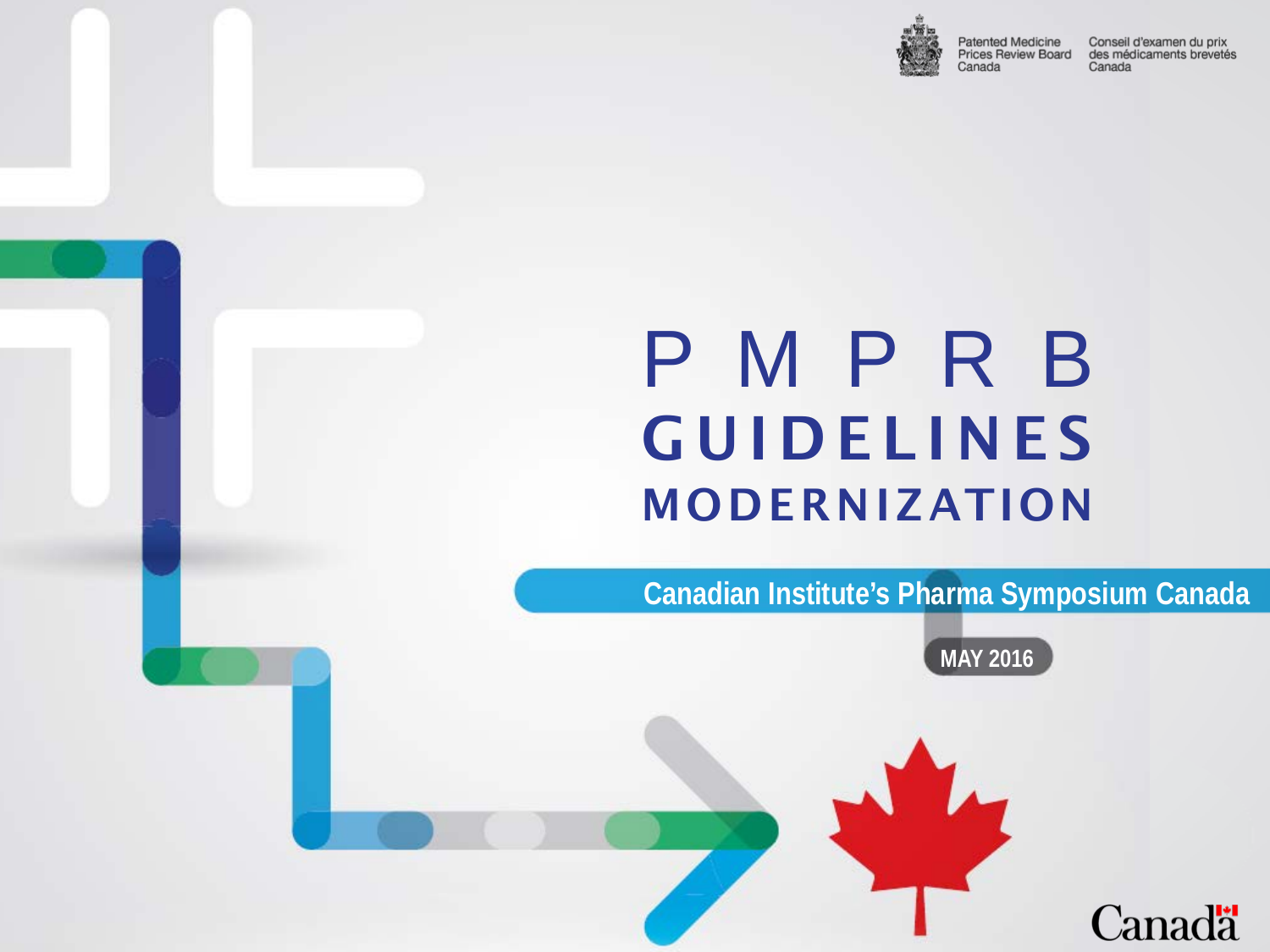# **Commitment to Modernization**



Canada, like many countries, faces rising health costs as payers struggle to reconcile finite budgets with patient access to promising but costly new health technologies.

Canadian system is unique globally with a federal regulator tasked with policing abuse of patent-derived monopoly power but no mechanism to harness nationwide buying power to lower prices

Increasingly, the effectiveness of the PMPRB in carrying out its regulatory role within the Canadian system is being questioned.

### **PMPRB's 2015-2018 Strategic Objectives**

- 1. Consumer focused regulation and reporting
- 2. Framework modernization
- 3. Strategic partnerships and public awareness
- 4. Employee Engagement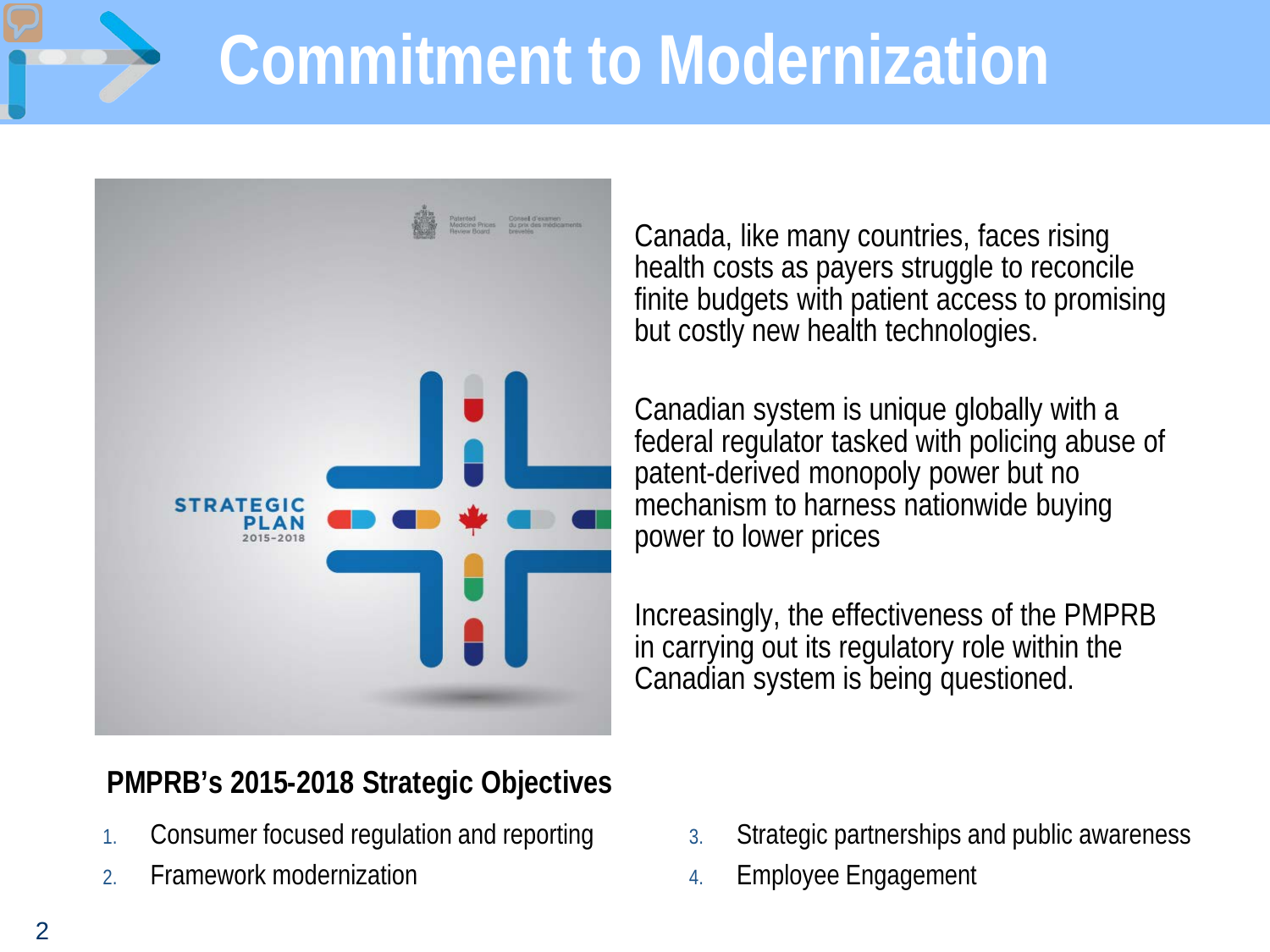

# **Origins of the PMPRB**

Canada enacted a two-fold reform of its drug patent regime in 1987 (Bill C-22) that sought to balance competing industrial and social policy objectives:

- Strengthen patent protection for drug manufacturers to incentivize R&D
- Mitigate the financial impact of stronger pharmaceutical patent protection on payers

The PMPRB was conceived as C-22's "consumer protection pillar", to ensure patentees do not abuse their newfound statutory monopolies by charging excessive prices.

The intent was to double R&D in Canada (to 10% of revenues) while keeping prices in line with high R&D countries (the **PMPRB-7**"\*) in order to pay our "fair share".

*\* France, Germany, Italy, Sweden, Switzerland, the UK and the USA.*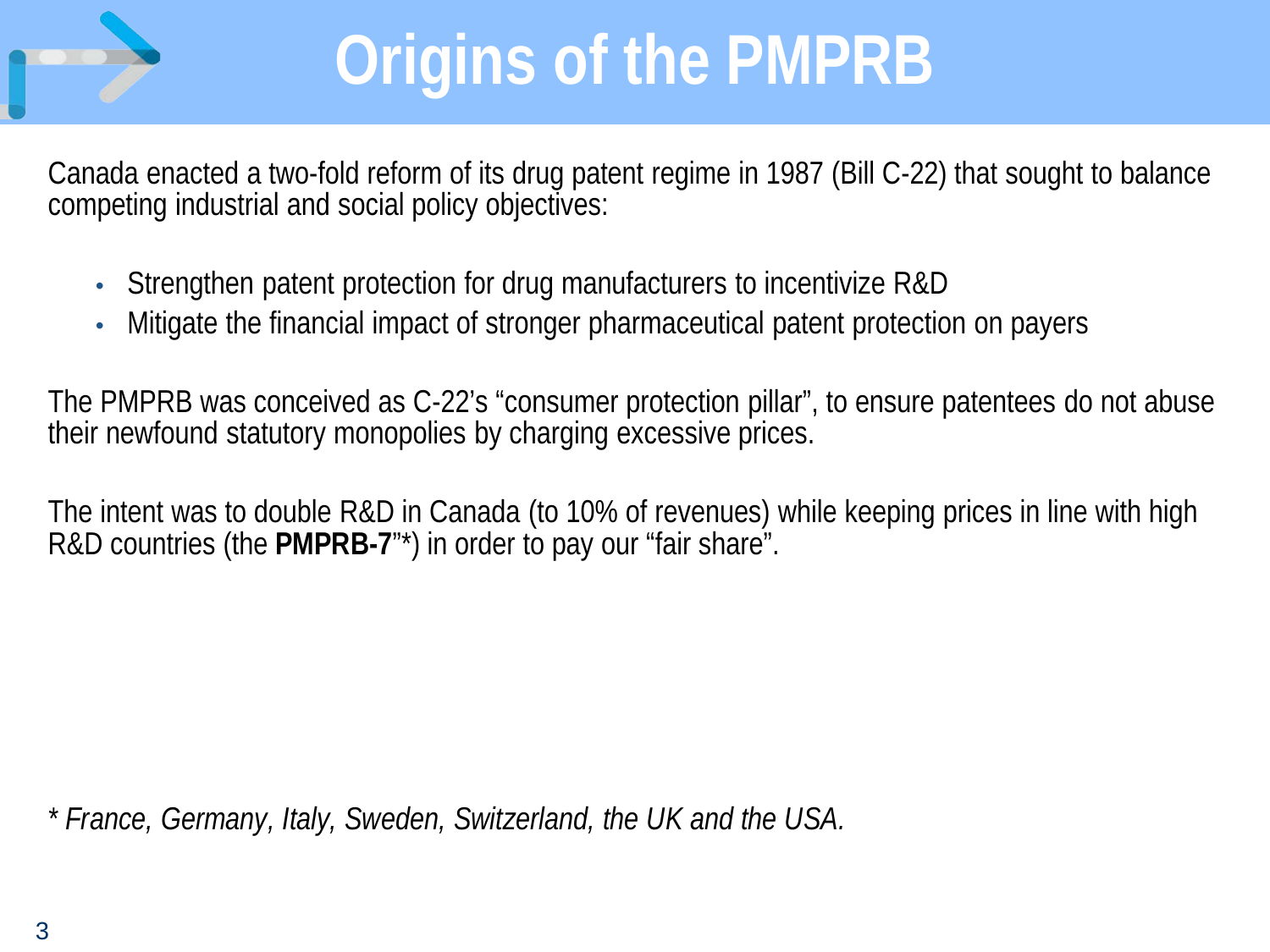

# **Impact of Policy**

#### **Prices are high and R&D is low**

Although Canadian patented drug prices, on average, remain slightly below the median of the PMPRB7, this is because high US prices skew the median.

- Prices in France, Italy and the UK are 13-25% less than Canadian prices; Sweden and Switzerland are 3-4% less.
- Prices in Australia, Spain, the Netherlands and New Zealand are 14-34% less.

In 2005 only France and Italy had lower patented drug prices than Canada (among our comparators), today only Germany and the US are higher.

Conversely, R&D continues to decline, to 4.4% of revenues from sales of patented medicines in Canada for all patentees (5.0% for IMC members) – a fraction of the 22.8% average in the PMPRB7.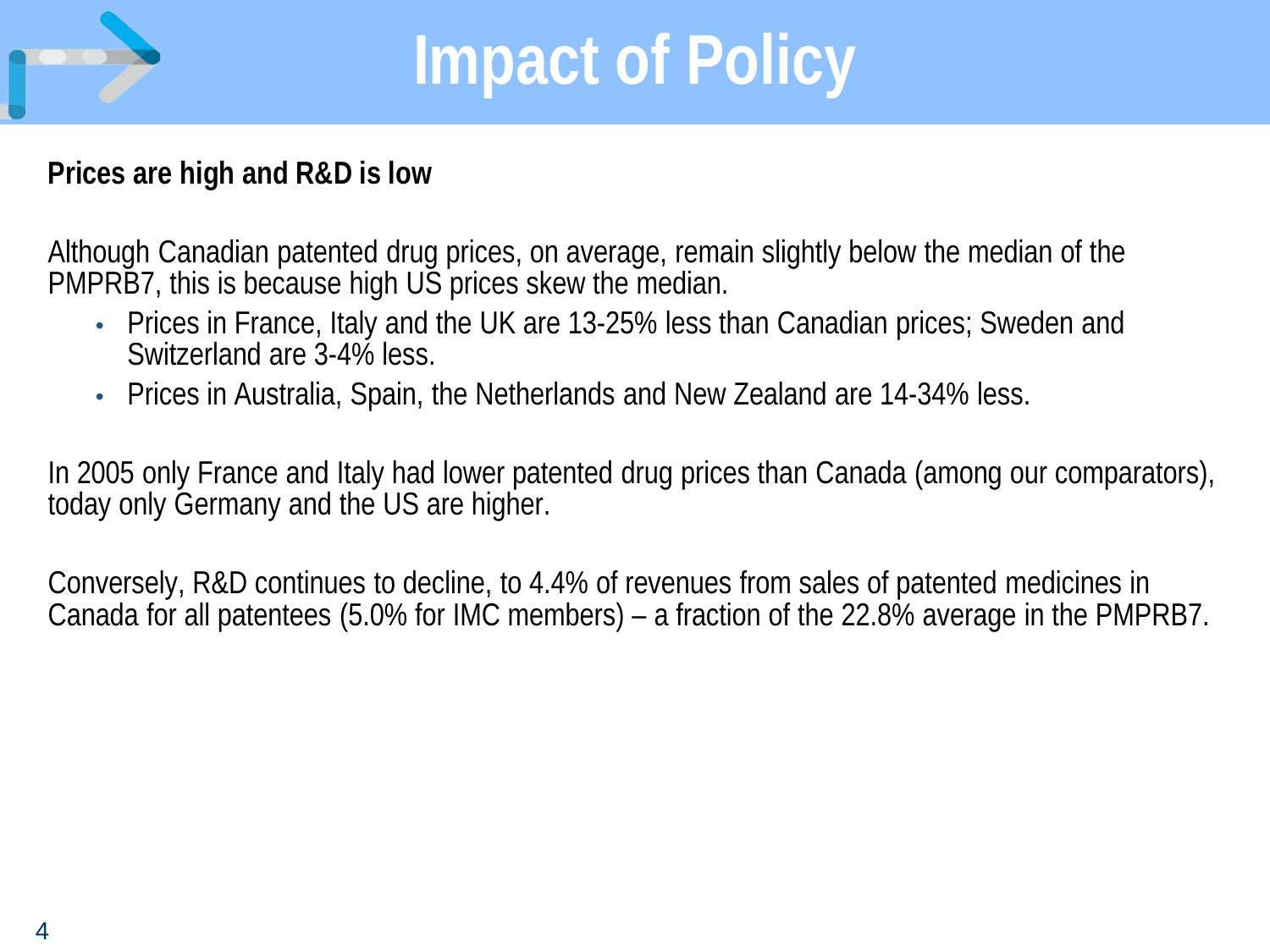### **Prices are high**

**Average Foreign-to-Canadian price ratios paint a clear picture (Patented Drugs, 2015)**



Source: IMS MIDAS database, 2005-2015, IMS AG.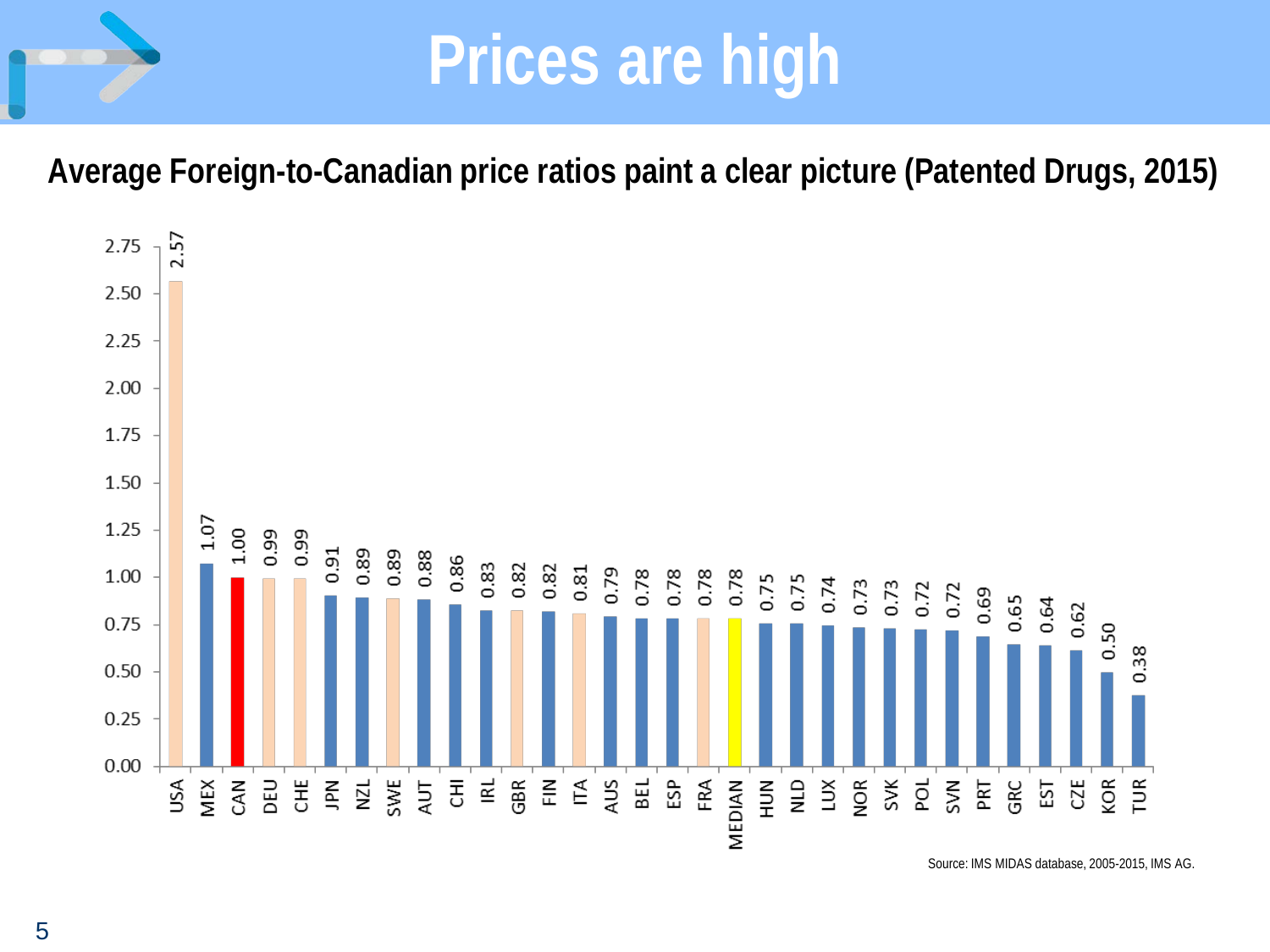

### **R&D-to-Sales ratios are even less favorable**

In 2000, Canadian R&D was at its 10%<br>target, but only half the PMPRB7 average.

In 2000, Canadian R&D was at its 10% By 2013, R&D had increased in the USA, France,<br>target, but only half the PMPRB7 average. Germany and Switzerland but fell in Canada

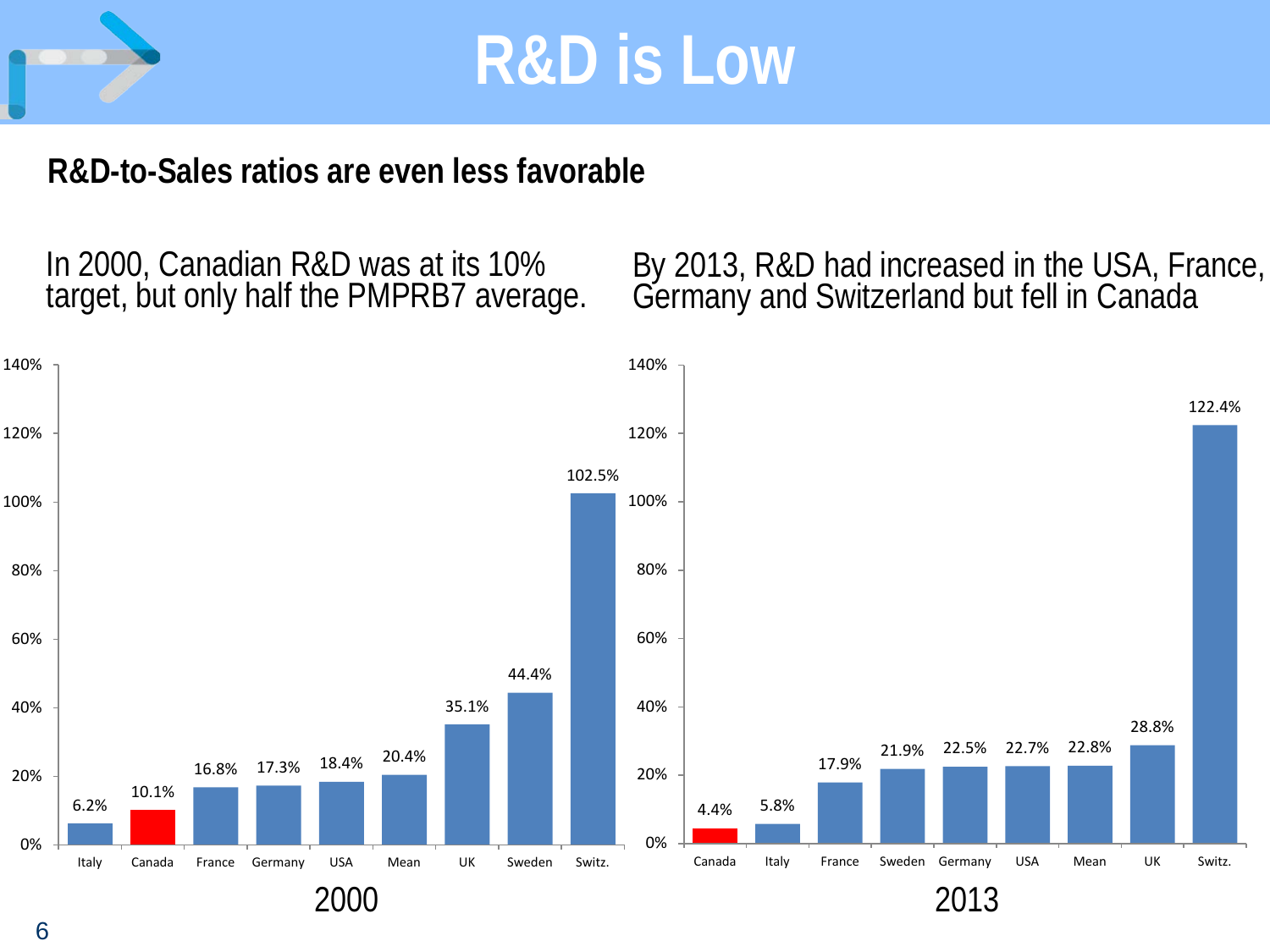

#### **A lot:**

- 1. Influx of high cost specialty drugs (nichebusters vs. blockbusters)
- 2. International reform
- 3. Pan-Canadian Pharmaceutical Alliance
- 4. Confidential pricing/price discrimination
- 5. Government of Canada policy priorities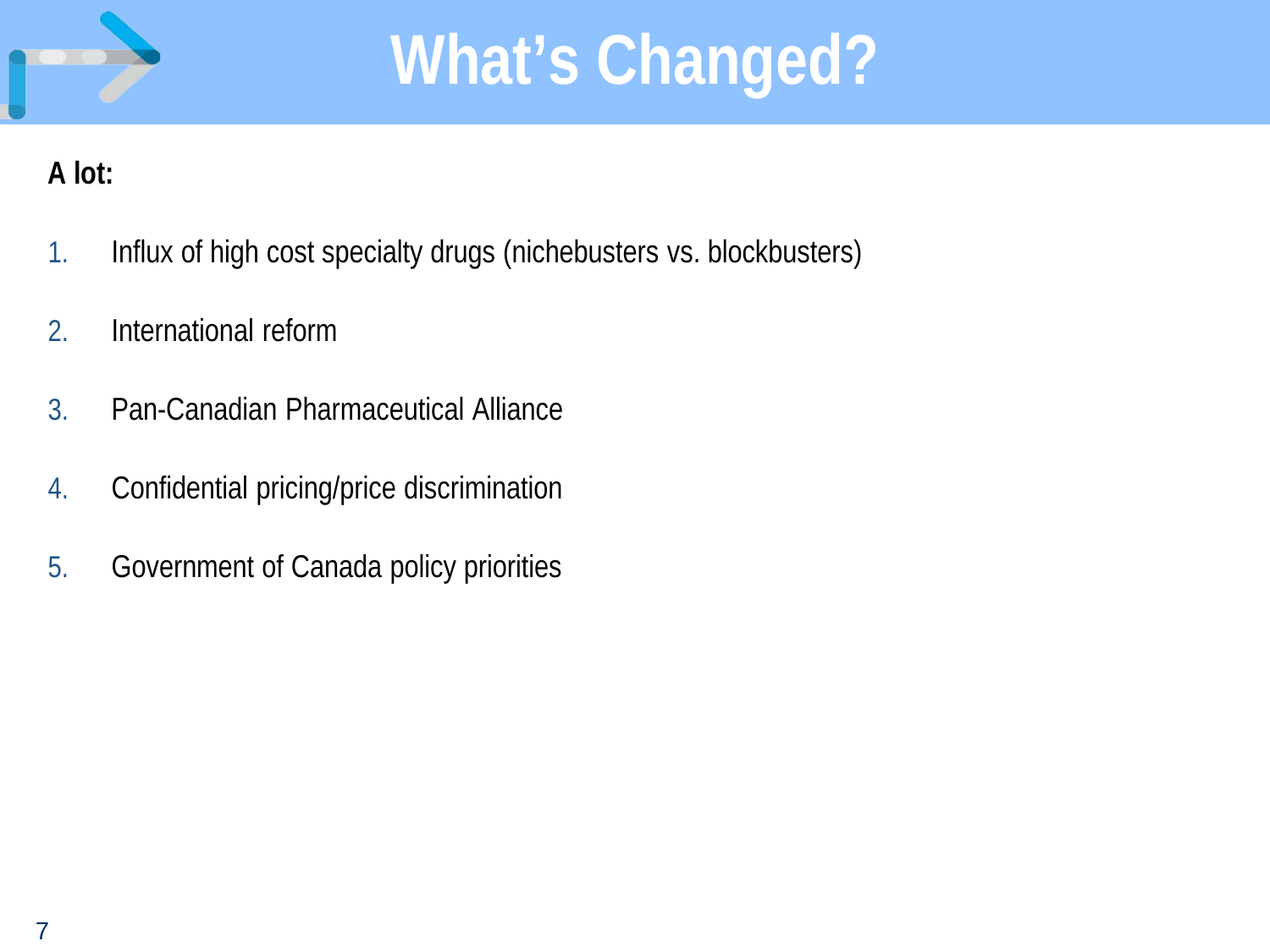

#### **High cost drugs**

The era of mass-marketed "blockbuster" drugs is ending, as business models shift towards high cost specialty drugs at prices even the most well-funded payers struggle to afford.

### **Segment Specific Spending Growth 2015**



Source: IMS Brogan. Canadian Drug Stores and Hospitals Purchases, MAT December 2015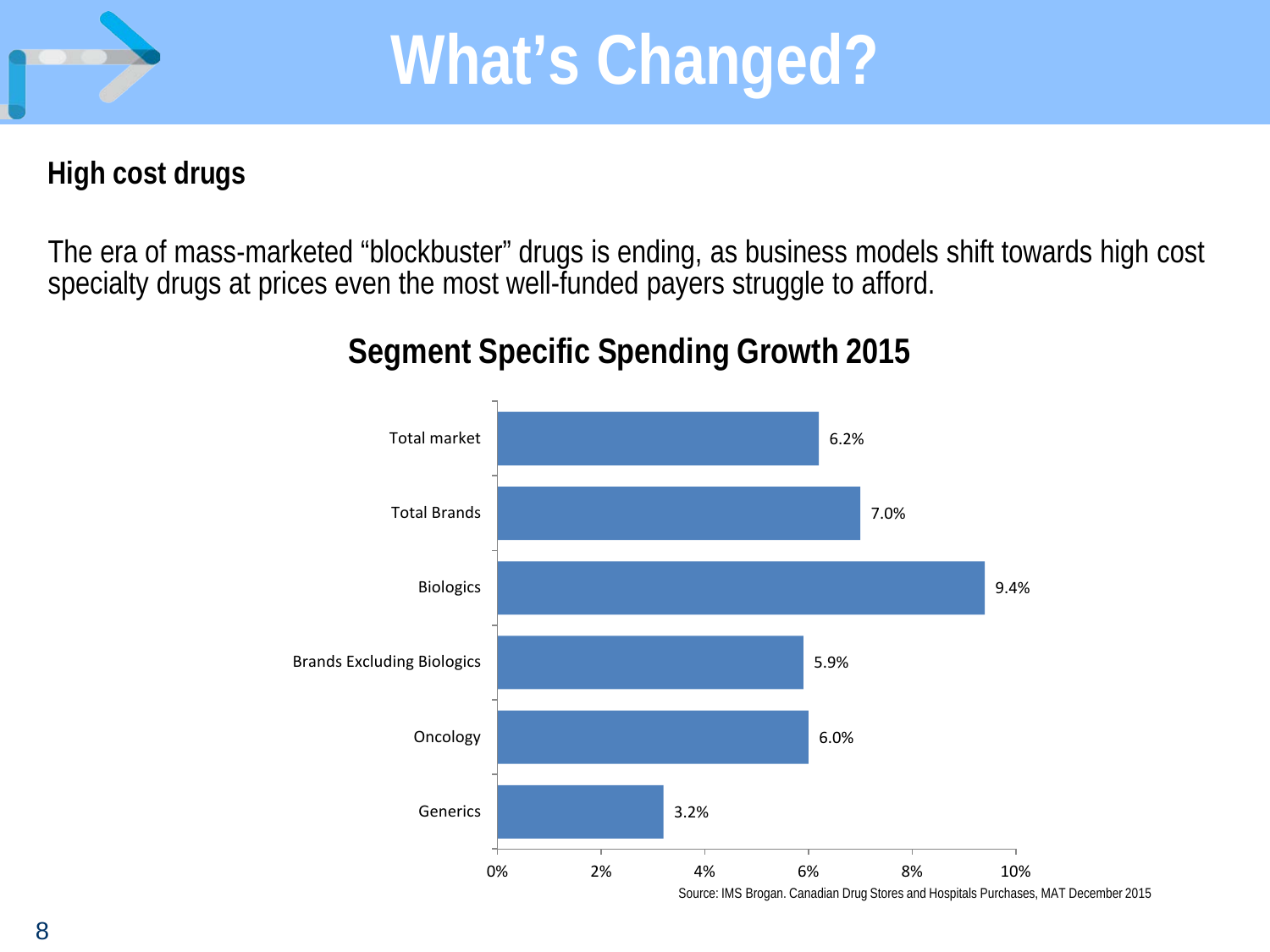

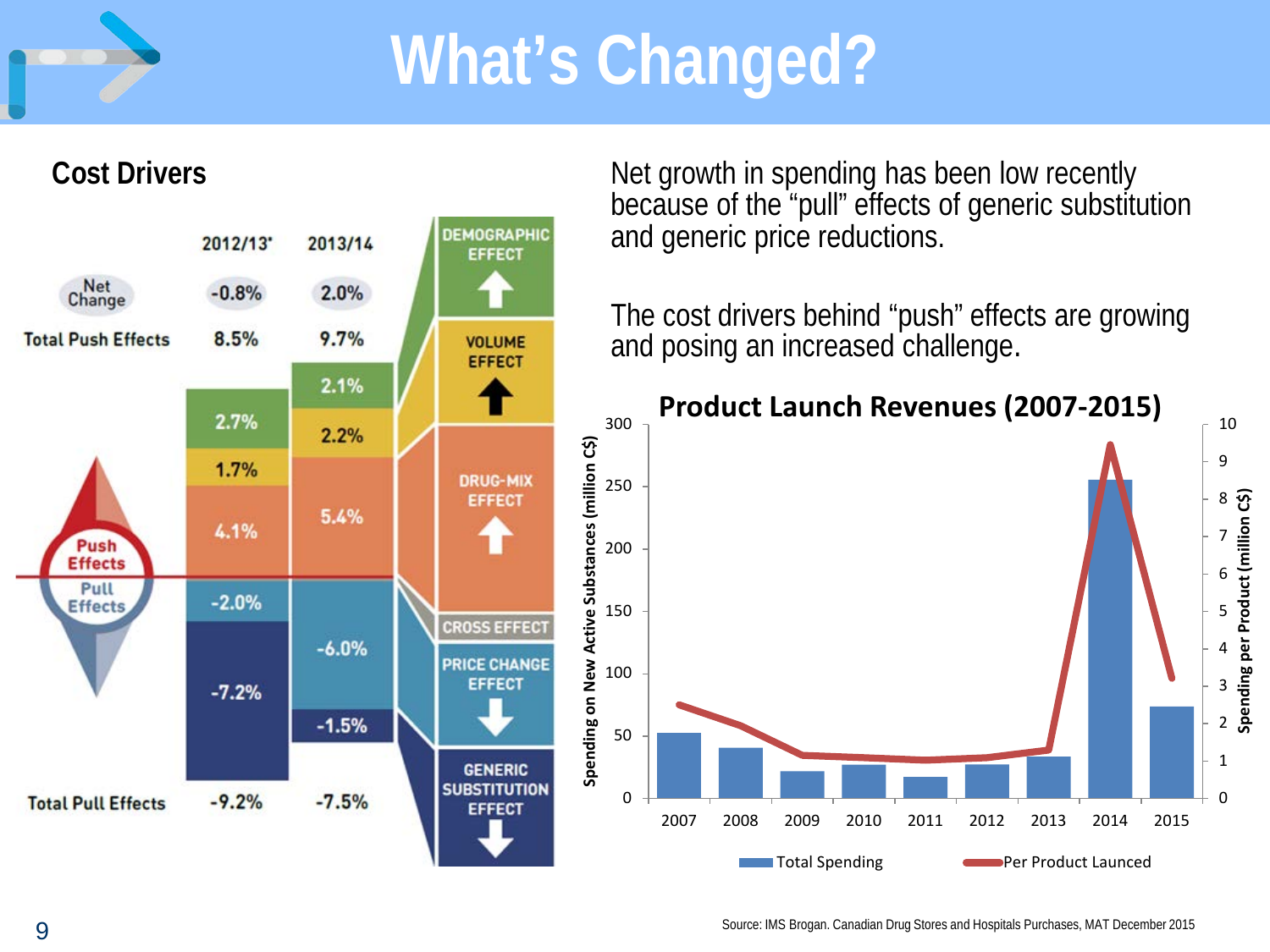

#### **International reform to pricing and reimbursement regimes**

In 1987, price referencing was in its infancy, today, although it is widely practiced, it is increasingly an adjunct to other forms of price/cost control.

From 2010-2014 period, 23 European countries began planning or executed a major reform of their pharmaceutical price and cost regulatory framework.

| <b>Country</b> | Year | <b>Type of Reform</b>                                                                                                                 |
|----------------|------|---------------------------------------------------------------------------------------------------------------------------------------|
| UK             | 2014 | Annual, per company, public expenditure ceilings – 0% growth for next two years.                                                      |
| Sweden         | 2014 | 7.5% price reduction for drugs >15 years old not subject to generic competition.                                                      |
| Switz.         | 2013 | Legislated negotiated price reduction of 2500 drugs.                                                                                  |
| Italy          | 2013 | Expenditure ceiling, performance based reimbursement, 2-year price re-evaluation.                                                     |
| France         | 2012 | Mandatory price review every 5 years, reimbursement rates cut for low innovation<br>medicines, new stringent therapeutic evaluations. |
| Germany        | 2011 | Consolidation of regulatory roles, mandatory rebates to public plans.                                                                 |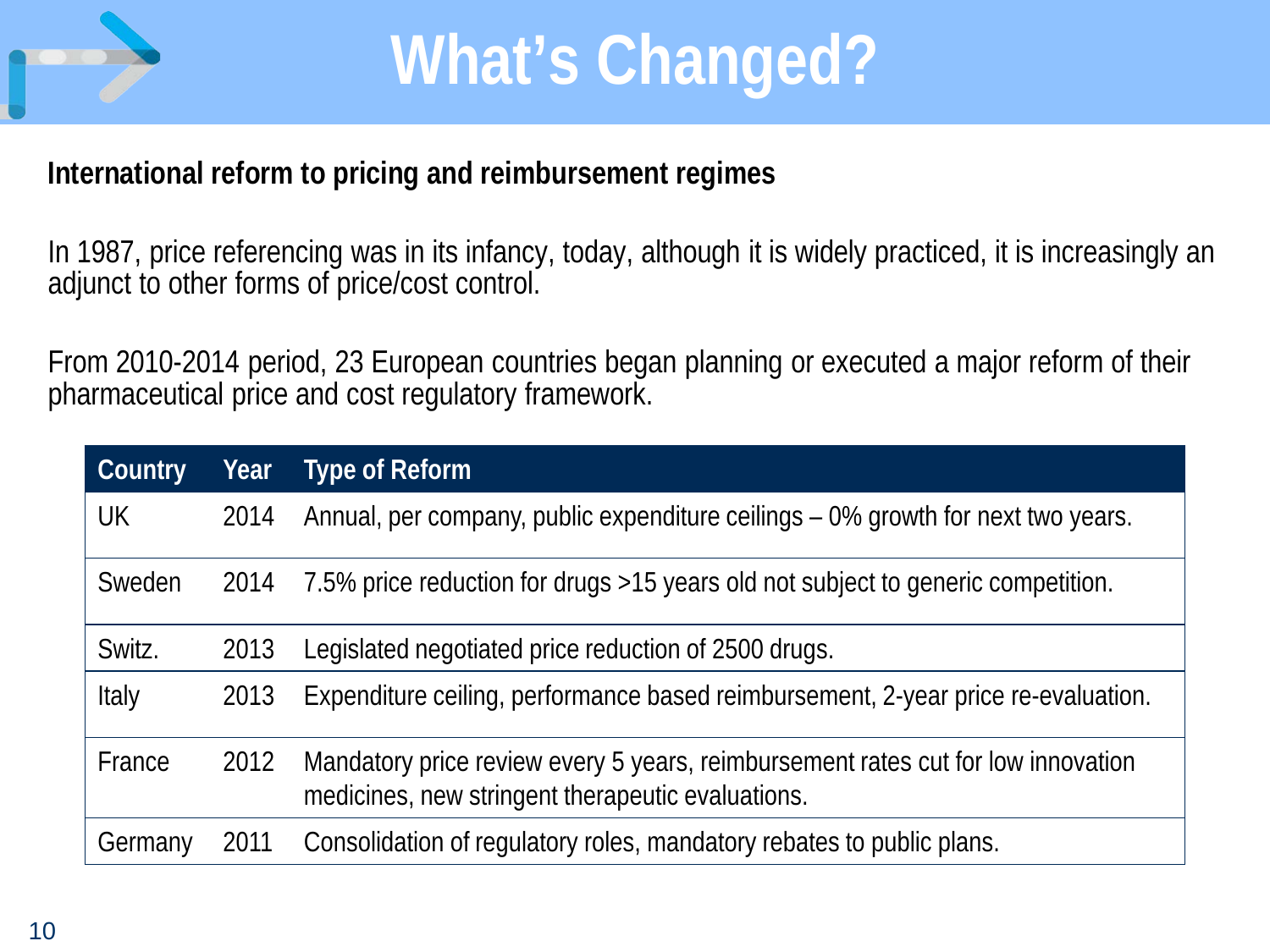

### **Public payers collaborating on drug pricing**

Provinces and territories have been able to improve their negotiating positions through the pCPA.

Quebec joined the pCPA in October 2015, for both brand and generic products.

Federal government joined the pCPA in 2016.

As of March 31, 2016, 100 joint negotiations have been completed under pCPA.



To date, joint negotiations on brand name drugs and generic price reductions are said to have resulted in more than \$500 million in annual savings for public plans.

For first time ever, provinces are intervening in excessive price hearing before the PMPRB.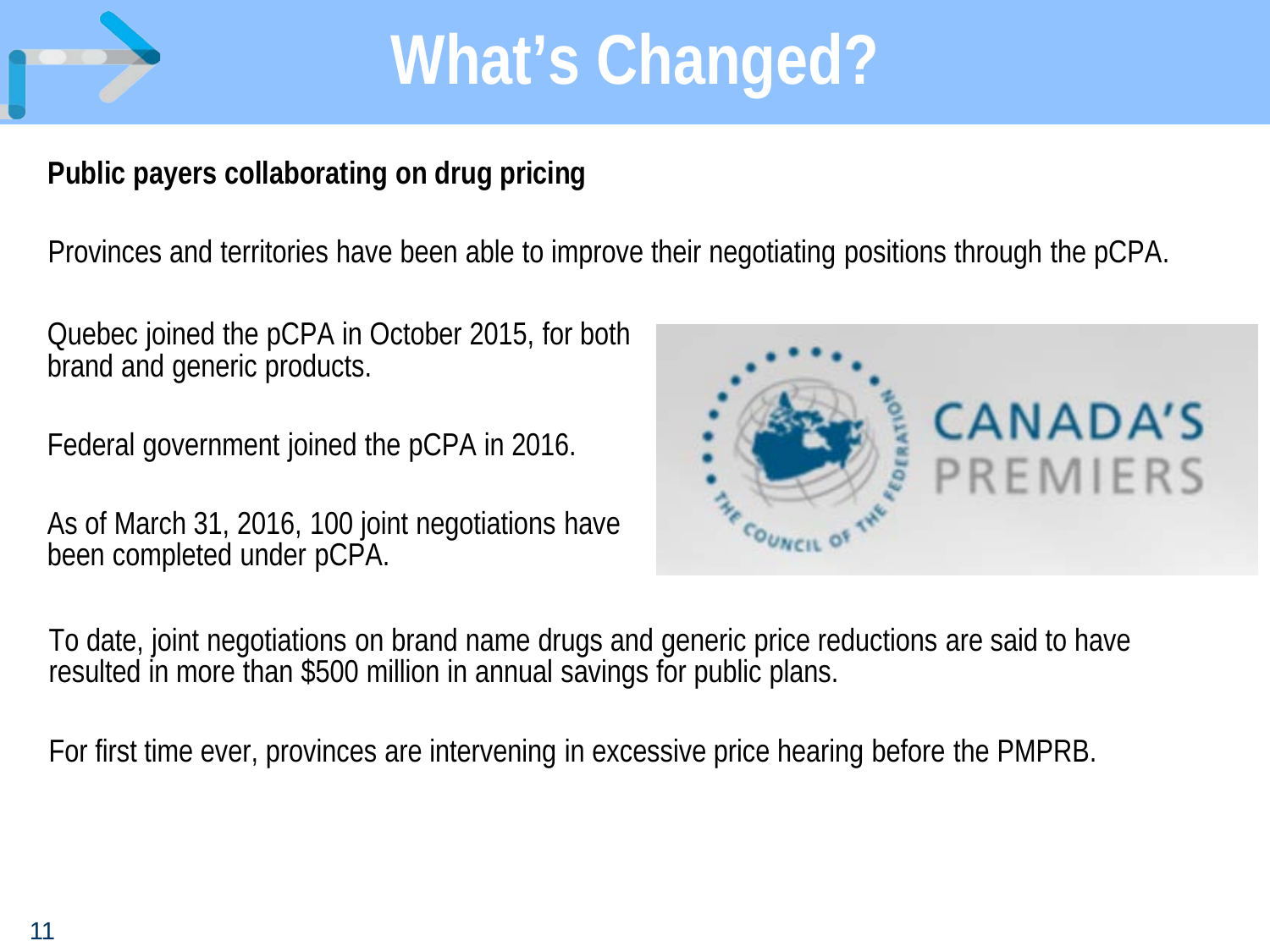

#### **Non-transparent pricing/price discrimination**

To preserve the ability to price discriminate in a global market where price referencing is widespread, manufacturers began negotiating confidential discounts/rebates.

Savings from the pCPA currently benefit less than 45% of the market, and publicly insured consumers co-payments are based on list prices (not the confidential, rebated price).

Competition law concerns have so far prevented private insurers, responsible for the same portion of the market as provinces, from joint negotiation or purchasing.

Uninsured Canadians have no negotiating power and pay the highest (i.e., list) prices.

| Payer                                          | Share of drug costs |
|------------------------------------------------|---------------------|
| Public insurance                               | 43%                 |
| Private insurance                              | 35%                 |
| Out-of-pocket (deductible, co-pay + uninsured) | 22%                 |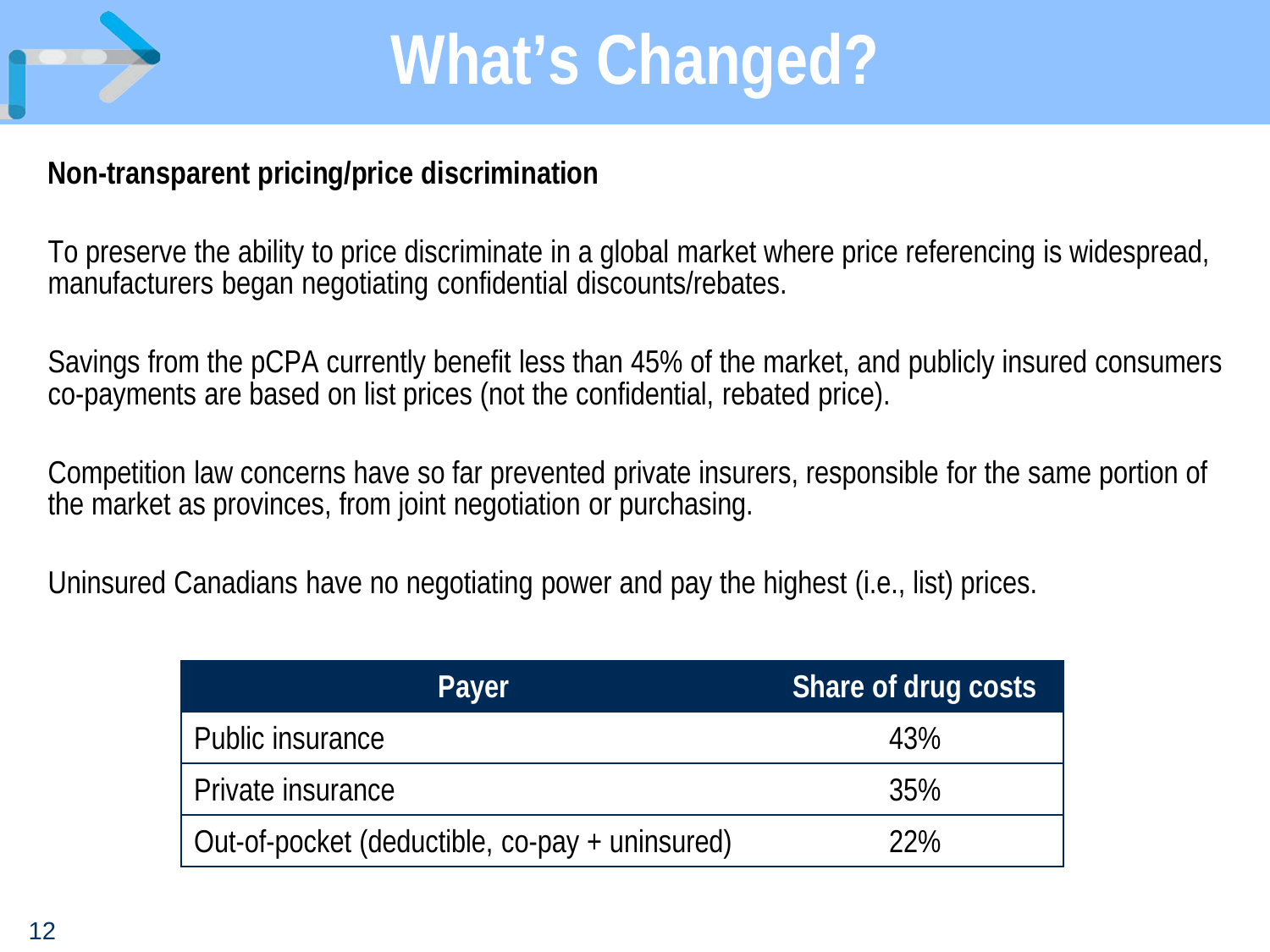

### **Priorities**

**"A Liberal government's… priorities for a new Health Accord will include:**

We will consult with industry and review the rules used by the Patented Medicine Prices Review Board to ensure value for the money governments and individual Canadians spend on brand name drugs."

*[https://www.liberal.ca/realchange/investing-in-health-and-home](https://www.liberal.ca/realchange/investing-in-health-and-home-care)[care](https://www.liberal.ca/realchange/investing-in-health-and-home-care)*

#### Health ministers take on prescription drug costs going into federal meeting

Justin Trudeau's Liberals have promised a new health accord with the provinces



#### **ERIC HOSKINS** Why Canada needs a national pharmacare program

#### **ERIC HOSKINS**

Contributed to The Globe and Mail Published Tuesday, Oct. 14, 2014 9:59AM EDT Last updated Tuesday, Oct. 14, 2014 10:00AM EDT

AA

### MINISTER OF HEALTH MANDATE LETTER



Dear Dr. Philpott:

I am honoured that you have agreed to serve Canadians as Minister of Health.

In particular, I will expect you to work with your colleagues and through established legislative, regulatory, and Cabinet processes to deliver on your top priorities:

- . Engage provinces and territories in the development of a new multi-year Health Accord. This accord should include a long term funding agreement. It should also:
	- " support the delivery of more and better home care services. This includes more access to high quality in-home caregivers, financial supports for family care, and, when necessary, palliative care;
	- " advance pan-Canadian collaboration on health innovation to encourage the adoption of new digital health technology to improve access, increase efficiency and improve outcomes for patients;
	- \* improve access to necessary prescription medications. This will include joining with provincial and territorial governments to buy drugs in bulk, reducing the cost Canadian governments pay for these drugs, making them more affordable for Canadians, and exploring the need for a national formulary; and

#### **HESA**

Standing Committee on Health

Subcommittee Home Meetings Work Members About News Releases Contact



Hoskins is Ontario's Minister of Health and Long-Term Care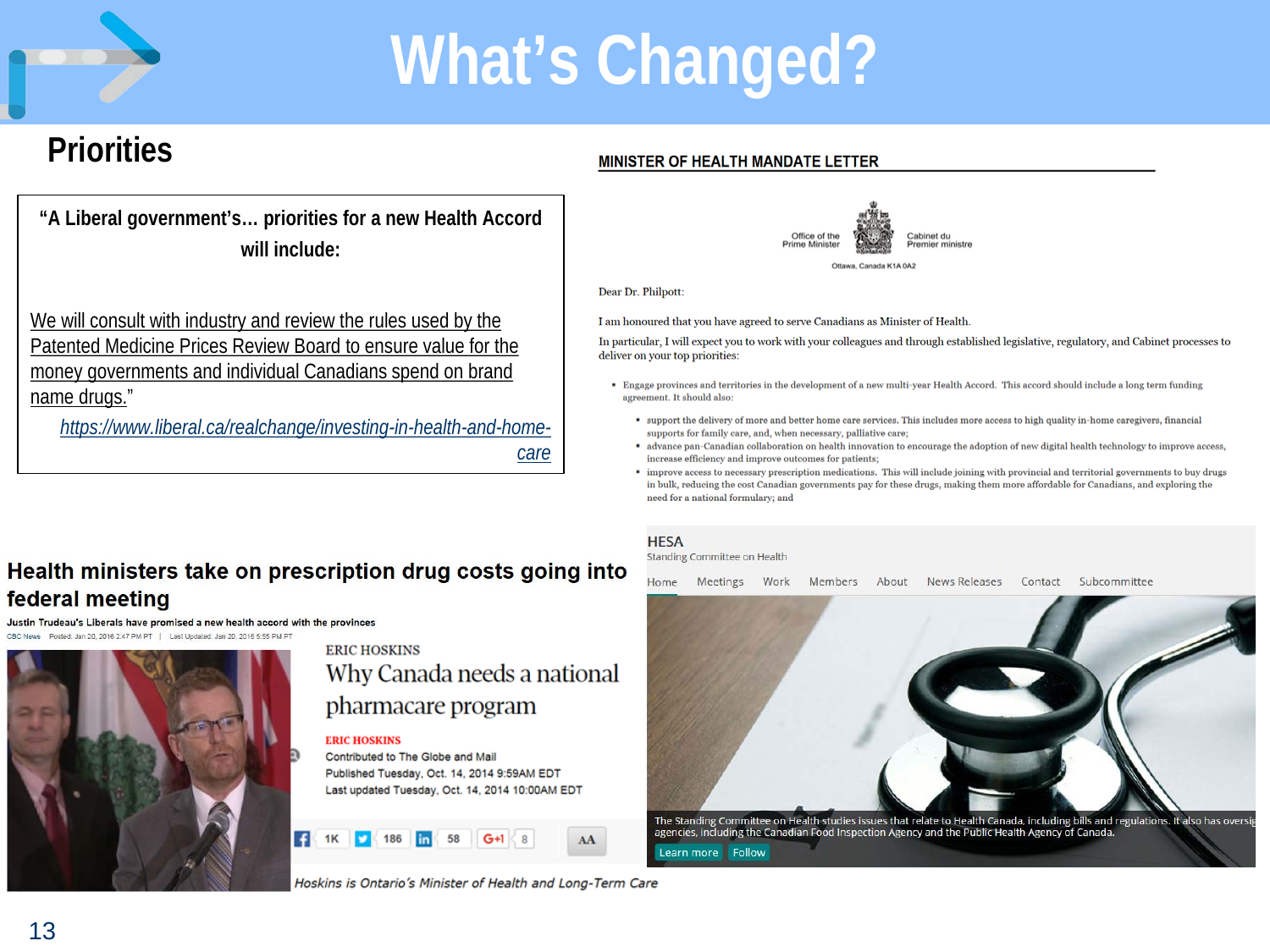## **Implications for the PMPRB**

Since the PMPRB's price ceilings are based on public list prices, rather than the price net of confidential rebates and discounts, at introduction patented drug prices are 20% below our price ceilings on average.

As a result, patentees have considerable latitude to price discriminate between different market segments.

The PMPRB's guidelines do not place any particular emphasis on high-cost specialty drugs<br>even though these are the products that tend to have few if any competitors and are arguably at greatest risk of abuse of statutory monopoly.

Despite its consumer protection origins, the reality is that the PMPRB's current framework offers very little protection to those Canadians who are least able to pay, as well as to public and private insurers in circumstan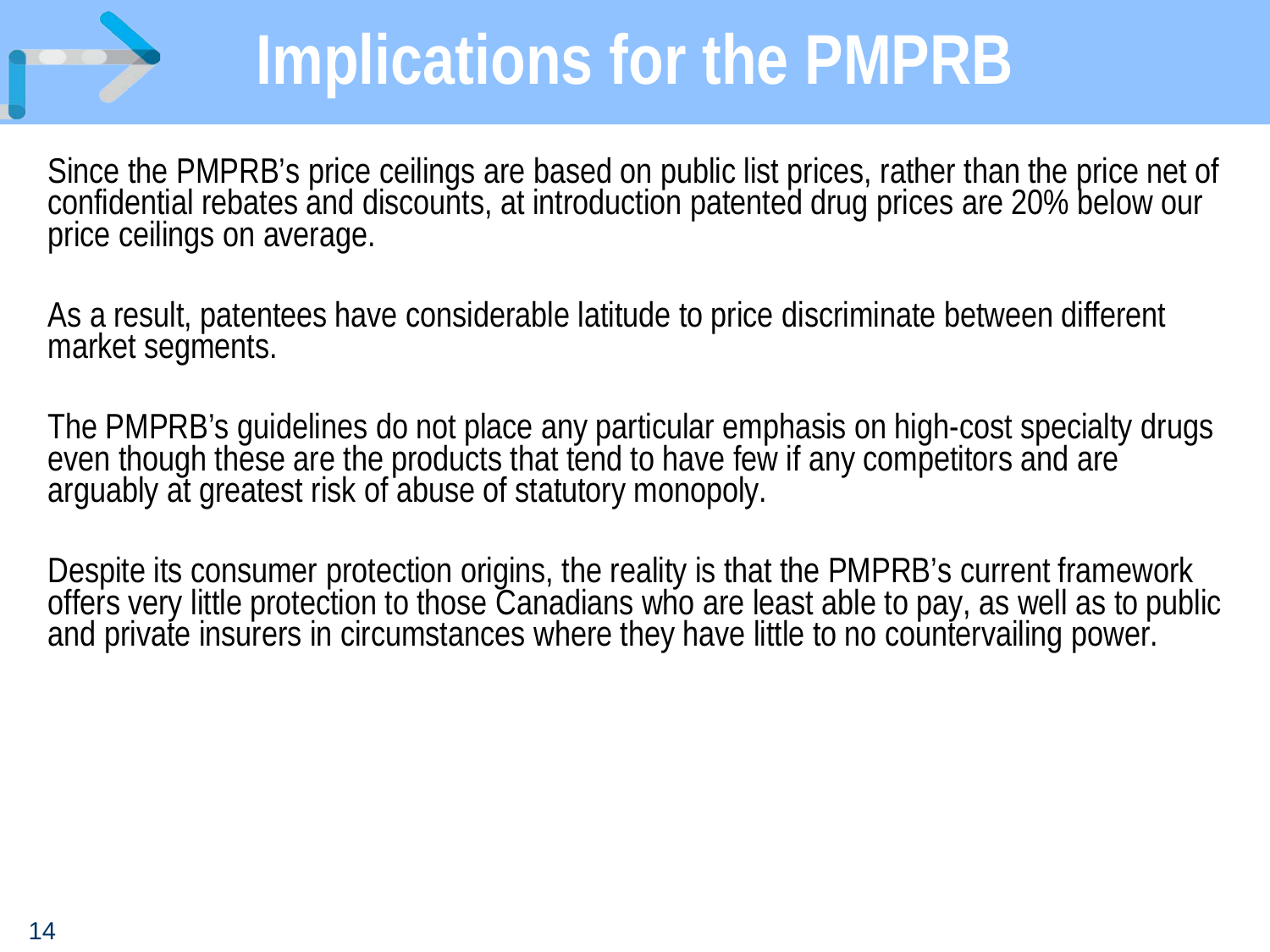



#### **Framework modernization**

"The Canadian regime has remained essentially unchanged since 1987, while other countries have undergone significant reform. In this light, the PMPRB will examine whether and to what extent changes to its regulatory mandate are warranted to ensure that Canadians pay a "fair share" for patented drugs. This entails examining options to modernize and simplify Board guidelines, but also engaging with and assisting federal, provincial and territorial partners in any future discussions on broader reform."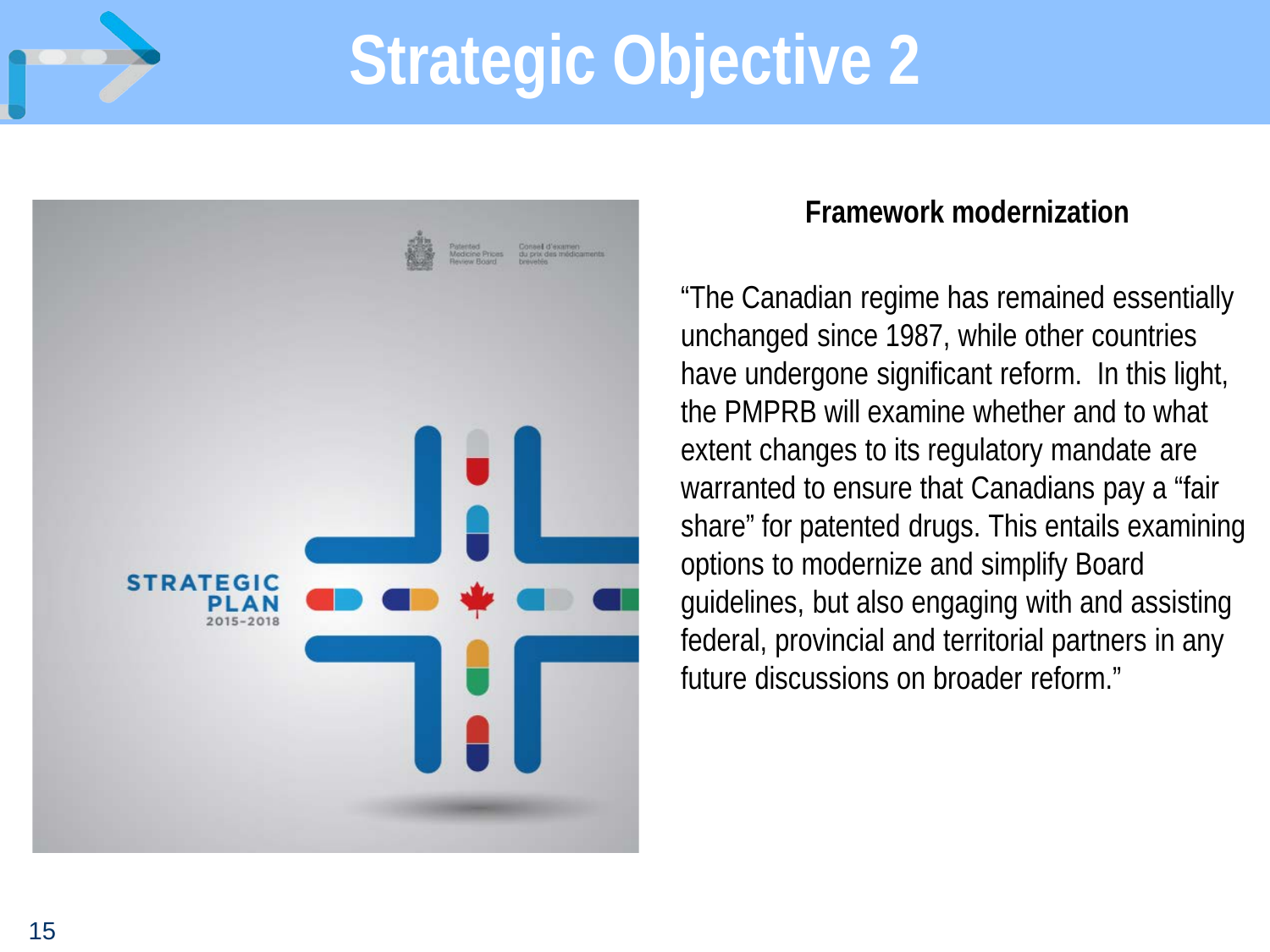

### **Guidelines Modernization**

#### **The PMPRB will be issuing a discussion paper entitled "Rethinking the Guidelines"**

Section 85 of the Patent Act contemplates intervention only where a patented drug price is considered "excessive", which is undefined and determined based on a set of broadly expressed factors.

Many of the core concepts which give effect to s.85 have been developed through the Guidelines, which the Board is authorized to make, subject to consulting first with stakeholders

While the s.85 factors can only be amended by Parliament, their open ended nature allows for a flexible and contextually driven interpretation of "excessive" that evolves with time and circumstances.

The discussion paper will highlight aspect of the Guidelines that are thought to be potentially in need of reform, including:

- 1. How therapeutic benefit is assessed and applied
- 2. How and when therapeutic class/comparators is assessed and applied
- 3. International and domestic price tests
- 4. How CPI is applied
- 5. "Any market" price review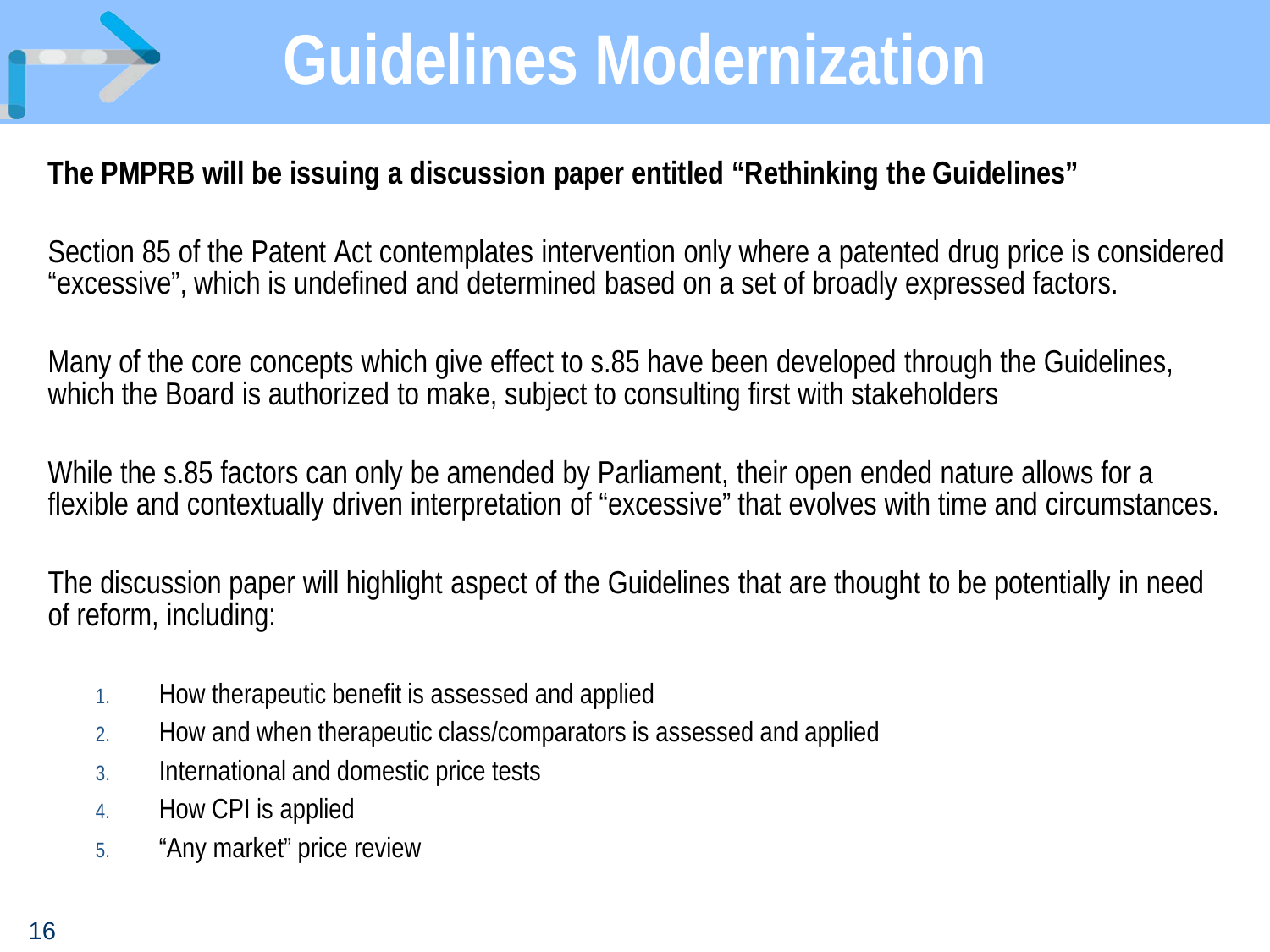

### **Next steps**

The first stage of the consultation process will seek public and stakeholder feedback on a series of broadly framed questions on big picture issues.

The feedback so received will shape the second stage, when specific Guideline changes will be proposed for notice and comment.

| Phase                                        | <b>Steps</b>                                                                                                                                                                                                        | <b>Proposed Timelines</b> |
|----------------------------------------------|---------------------------------------------------------------------------------------------------------------------------------------------------------------------------------------------------------------------|---------------------------|
| 1 – Consult on<br>discussion paper           | <b>Publish Discussion Paper</b><br>Meeting with stakeholder groups across Canada<br>Obtain written comment from stakeholders and the public<br>on issues raised in Discussion Paper<br>Analyze results from Phase 1 | Spring - Fall 2016        |
| 2-Public policy hearings                     | Board to host public policy hearings to provide audience<br>to stakeholders who wish to speak to their written<br>submissions                                                                                       | Fall/Winter 2017          |
| 3 – Consult on proposed<br>Guideline changes | Publish proposed Guidelines through Notice and<br>Comment process<br>Strike multi-stakeholder working groups on specific issues<br>$\bullet$                                                                        | Spring/Summer 2017        |